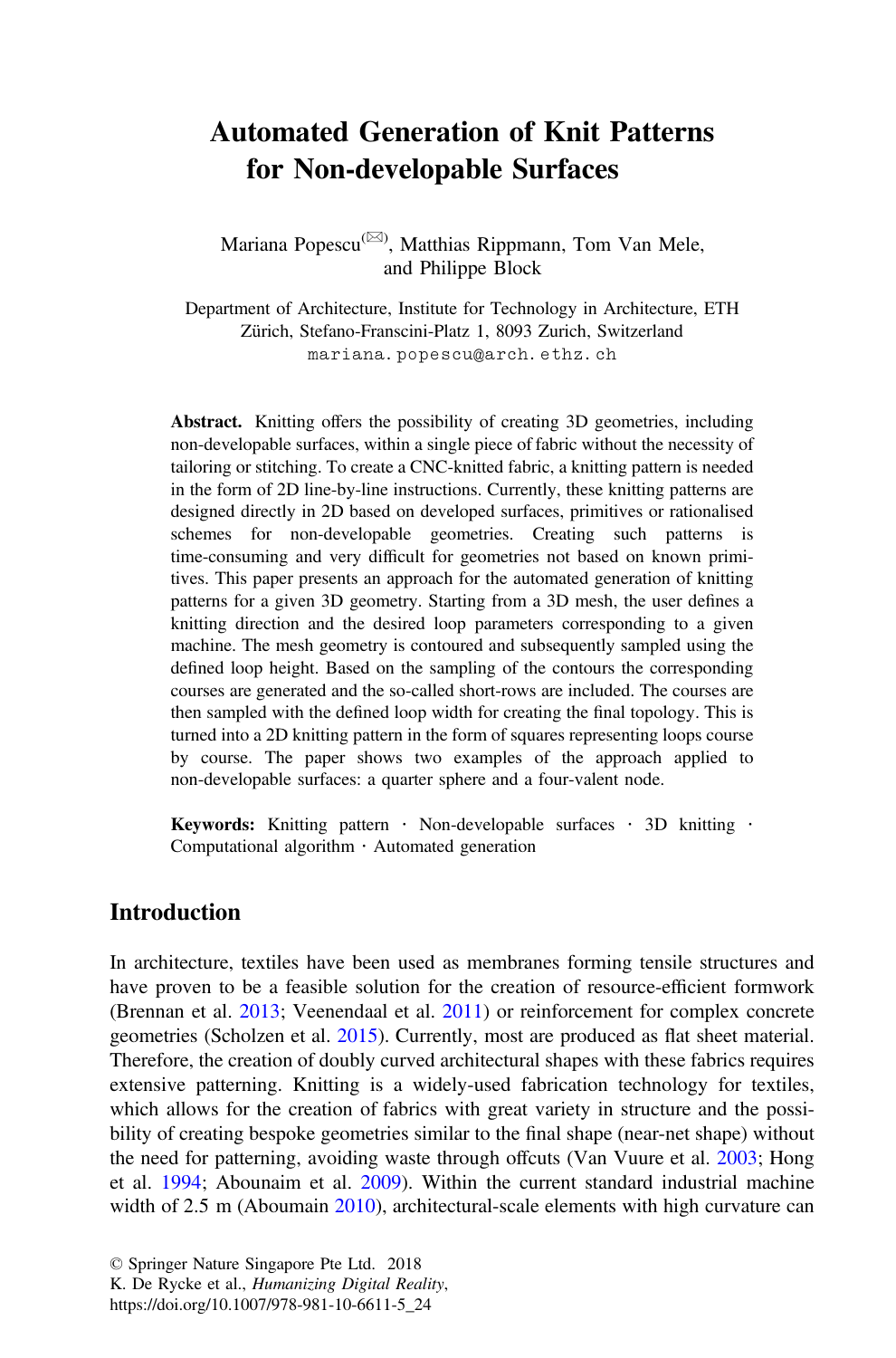be fabricated to be used as skins (Thomsen et al. [2008](#page-13-0)), pavilions (Sabin [2017\)](#page-13-0), or within hybrid systems of bending-active elements and knitted membranes (Ahlquist [2015a](#page-12-0), [b;](#page-12-0) Thomsen et al. [2015](#page-13-0)).

For the creation of a given piece of knit textile, a knitting pattern is necessary to define a set of instructions for the CNC-knitting machine to steer the knitting process. However, current knitting software offers only limited possibilities. Any custom, non-repetitive, non-developable knit pattern needs to be programmed by the user in a manner requiring detailed manipulation and understanding of knitting operations (ShimaSeiki [2017\)](#page-13-0). Solutions allowing for easier manipulation of 2D knit patterns based on primitives, simulation of the resulting 3D shape and steering of the machine have been developed by McCann et al. ([2016\)](#page-13-0). For the creation of a given 3D geometry, the knit patterns contain increases (widening), decreases (narrowing), and short or incomplete rows (Fig. 1). The latter is equivalent to locally increasing the number of courses.

Strategies have been developed to generate curved and doubly curved shapes from knitted textiles for primitives such as cylinders, spheres and boxes through the use of mathematical descriptions of the shapes (Hong et al. [1994\)](#page-13-0). If not automated, this process relies heavily on the proficiency of the user and it may be very difficult or impossible to achieve accurate, weft-knit fabrics for shapes beyond basic geometric primitives. Strategies for freeform surfaces, demonstrated by Thomsen et al. ([2008;](#page-13-0) [2015\)](#page-13-0), focus on translating a 3D shape into a 2D knitting pattern through the unrolling of developable surfaces, but do not solve non-developable surfaces.

In contrast to other industries where knitting is used for mass production (e.g. garment and shoe industry, automotive industry), the construction sector has a greater demand for non-repetitive modules using bespoke geometries to meet the requirements of contemporary architecture. The ability to create knitting patterns in a fast and flexible way for various 3D geometries is therefore especially important if knitting is to be used in construction. Possible applications demanding such flexibility are stay-in-place fabric formworks with integrated features for the guidance of reinforcement and other building elements.



Fig. 1. Knit pattern manipulations: a increasing or b decreasing the number of loops from course to course; or c using short rows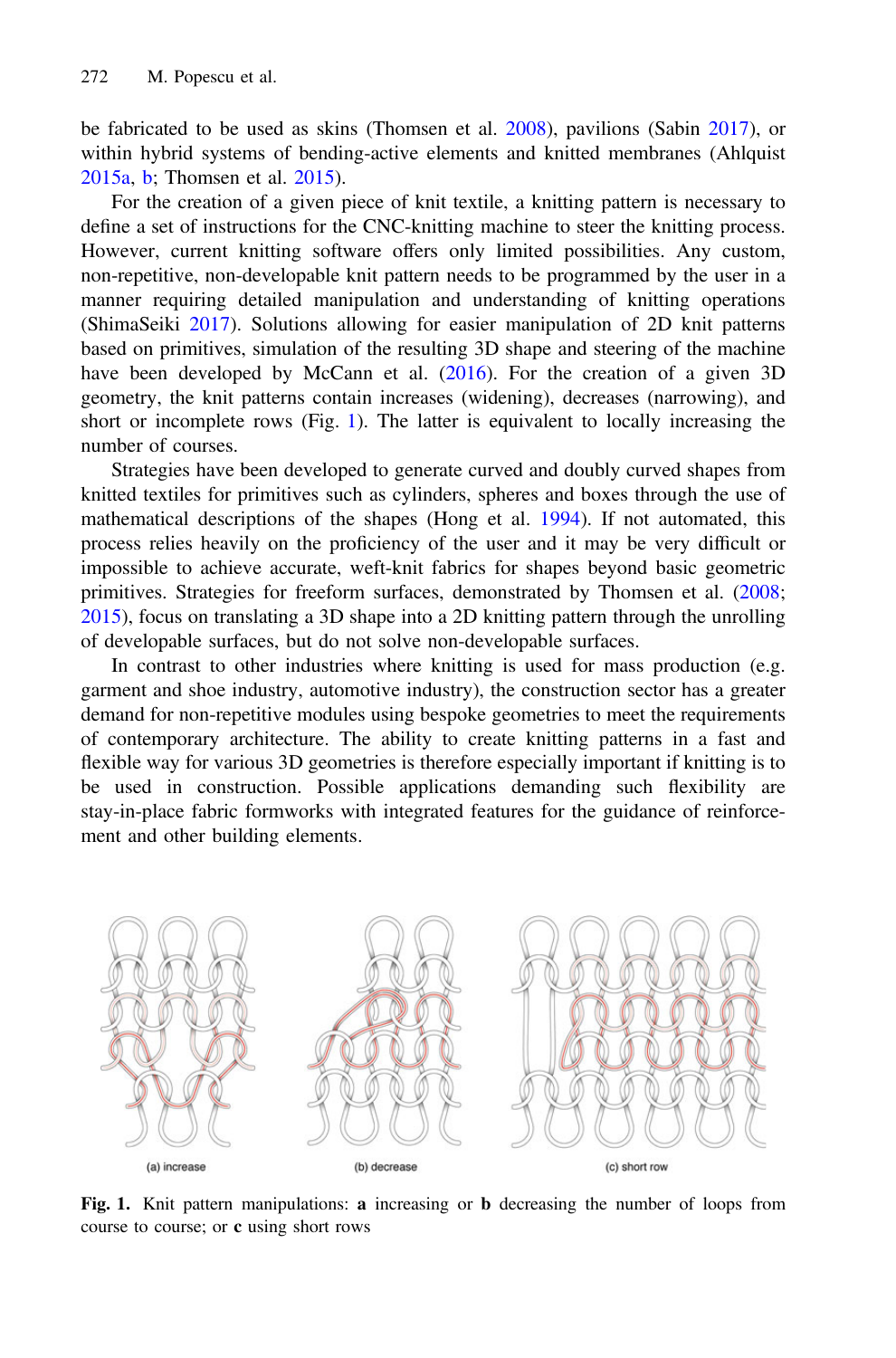<span id="page-2-0"></span>This study presents an approach for directly creating knitting patterns on a given 3D geometry in an automated way without being constrained to developable surfaces. To achieve accurate results, constraints need to be taken into consideration. These are not only related to the variation in the knitting logic, but also to the accurate representation of the heterogeneous material behaviour. Similar to the work of Yuksel et al. [\(2012](#page-13-0)) or Igarashi et al. [\(2008\)](#page-13-0), the presented approach relies on geometric descriptions, surface topology, loop geometry and course direction for the generation of accurate knitting patterns. In addition, the method accounts for the creation of short-rows, which follow the principles of machine knitting fabrication techniques.

In our case-studies we have applied the method among others to a quarter sphere and a four-valent node. The results for these two case studies are presented in Section "[Results](#page-8-0)".

# **Methods**

This section gives an overview of the methods used for the creation of patterns for a given 3D geometry.

As loops are of constant height and width, the knit topology is developed and represented using a quadrilateral network with only a few triangular exceptions that represent increases, decreases, or the starts/ends of short-rows. The quadrilateral network is generated with the following four steps:

- 1. Patching: Depending on the complexity of the 3D geometry, global singularities need to be defined manually to split the geometry in a number of patches.
- 2. Course generation: The surface is contoured and the courses are defined based on the given course height. The generated courses include short rows.
- 3. Loop generation: The courses found in the previous step are sampled with the loop width to define the loop topology for each course.
- 4. 2D knit pattern generation: The resulting final topology is translated into a 2D knitting pattern containing each row to be knit with the corresponding number of loops.

For the case studies, we used an implementation of our methods using Rhinoceros 3D 5.0 ([2017\)](#page-13-0) as design environment. The implementation is developed using Python 2.7. [\(2001](#page-13-0)–[2017\)](#page-13-0) and is based on the compas framework (Van Mele [2017\)](#page-13-0) using a network data-structure, which is a directed graph describing both the connectivity and the geometry of the knit (see Sections "[Course Generation](#page-3-0)" and "[Loop Generation](#page-6-0)").

#### Patching

An arbitrary quadrilateral mesh is the starting point for the generation of the knitting pattern. As a first step, depending on its complexity, the input geometry is segmented into several patches by defining singularities. These patches can coincide to the different pieces of material that need to be put together once the fabric is produced. However, as their primary role is to simplify the geometry and have better control over the pattern generation, they can be more numerous than required for the fabrication of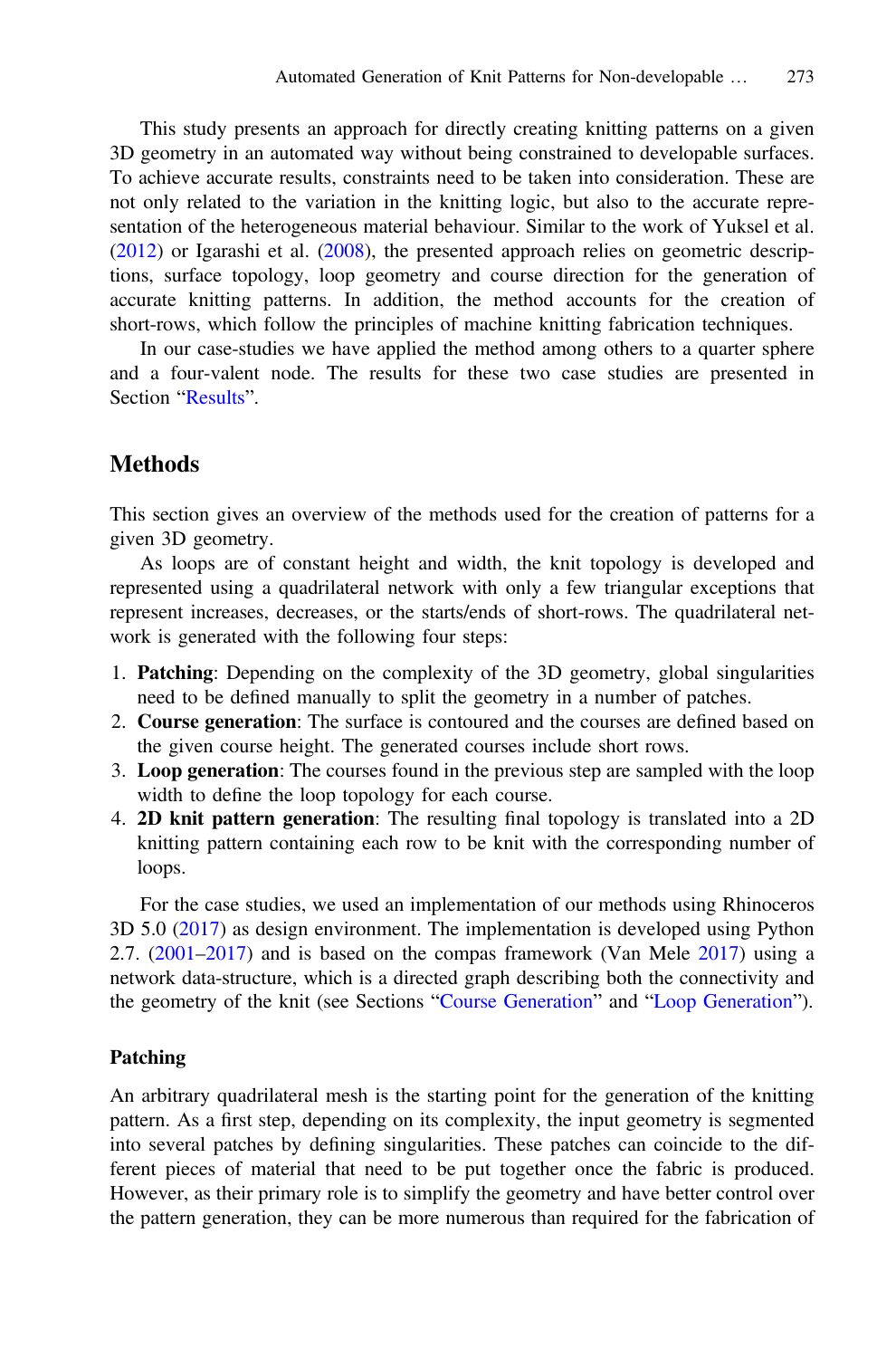<span id="page-3-0"></span>the final piece. Each patch can therefore be generated using multiple sub-patches. The pattern generation ensures that courses are aligned to both the start and end edges of the sub-patch, in the knitting direction. This results in matching courses between different sub-patches. It also offers the user control over the pattern alignment. The sub-patching can therefore be used as a way of controlling and aligning the pattern to specific constraints or desired features.

For the case studies presented in Section "[Results](#page-8-0)", the input mesh was patched manually, and a knit pattern was generated for each patch. The following sections will describe this process schematically for a single patch.

#### Course Generation

A minimum of two guide curves, in course direction, are defined by the user to represent the start and end course of the piece. The user also defines the resolution for contouring and the loop parameters. Figure 2a shows the chosen knitting direction and the two guide curves defining the start and end of the piece. Figure 2b depicts the loop geometry and resulting parameters: course spacing/height  $c$  in warp direction and loop width  $w$  in weft direction. The loop parameters are considered fixed user inputs as they are directly related to the chosen knitting machine and yarn parameters (tension, knit point, gauge, yarn diameter etc.). For our experiments, the loop parameters were determined as presented in Munden [\(1959](#page-13-0)) and Ramgulam [\(2011\)](#page-13-0) using samples knit on a computerised Brother KH970 and ShimaSeiki SWG 091N. These parameters form



Fig. 2. a Mesh patch as input geometry for knitting pattern generation indicating chosen knitting direction and both start and end edges in course direction; and b loop geometry where c is the course spacing in warp direction (course height parameter in pattern generation) and w the loop width in weft direction (loop width parameter)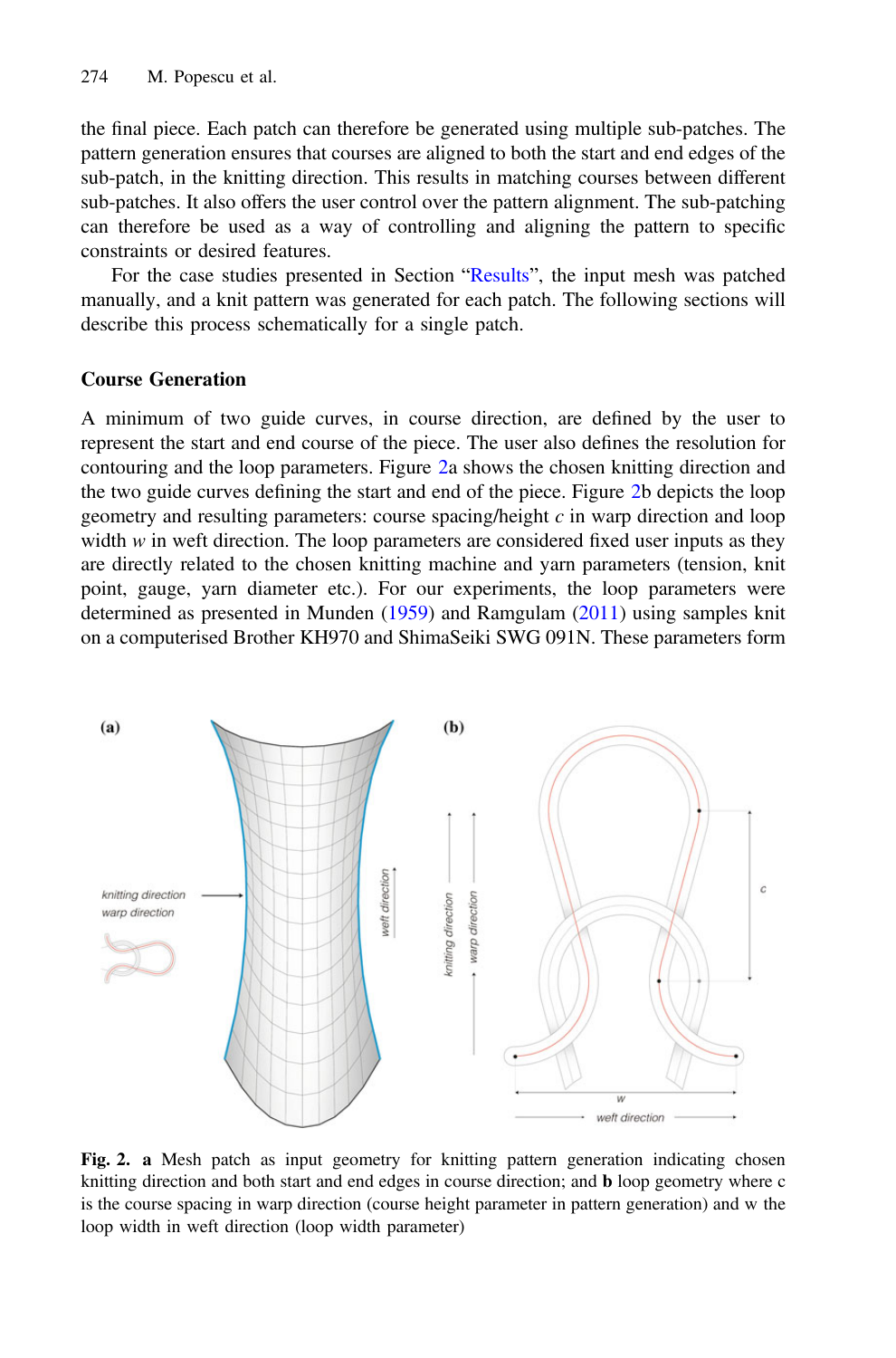

Fig. 3. a Contouring of the patch perpendicular to the course direction; b ordering and sampling of the contours with the defined course height; and c initial network instance with vertex attributes

the basis for generating the courses described in this section and the loop topologies described in Section "[Loop Generation](#page-6-0)".

Given the user-defined parameters, the surface is covered with contours in the direction transverse to the course direction. The contours shown in Fig. 3a are created using level-sets computed on a distance field. These contours are ordered and subsequently sampled with the course height (Fig. 3b). A network of vertices and edges is initialised using the sample points.

Figure 3c depicts the initial network, where each vertex is given a 'position' attribute corresponding to the contour line order. The 'leaf' vertices (vertices with a single connecting edge) are also defined. At this point, the 'end' and 'segment' attributes of the vertices have default values. Their use will be explained in Section "[Loop](#page-6-0) [Generation](#page-6-0)". Edges of the network store information about the directionality of the knitting. They represent the weft and warp direction of the knitting pattern and store this information in 'weft' and 'warp' attributes. Note that the edges in the initial network topology are neither 'warp' nor 'weft'. They define the contours.

First, the 'leaf' vertices are connected to form the first course lines (Fig. [4](#page-5-0)a). Then, the vertices of the network are processed per contour, starting with the longest contour line (Fig. [4e](#page-5-0)). For each vertex of a contour, a set of potential connection vertices is defined as the four closest vertices on an adjacent contour (Fig. [4](#page-5-0)b, c). From these candidates, the vertex that creates the connection closest to perpendicular to the adjacent contour is selected (Fig. [4g](#page-5-0)).

However, when the angle formed by the two best candidates is similar, and the difference is less than 6 degrees, the candidate that forms the straightest line with the connection from the previous contour is preferred (Fig. [4h](#page-5-0)).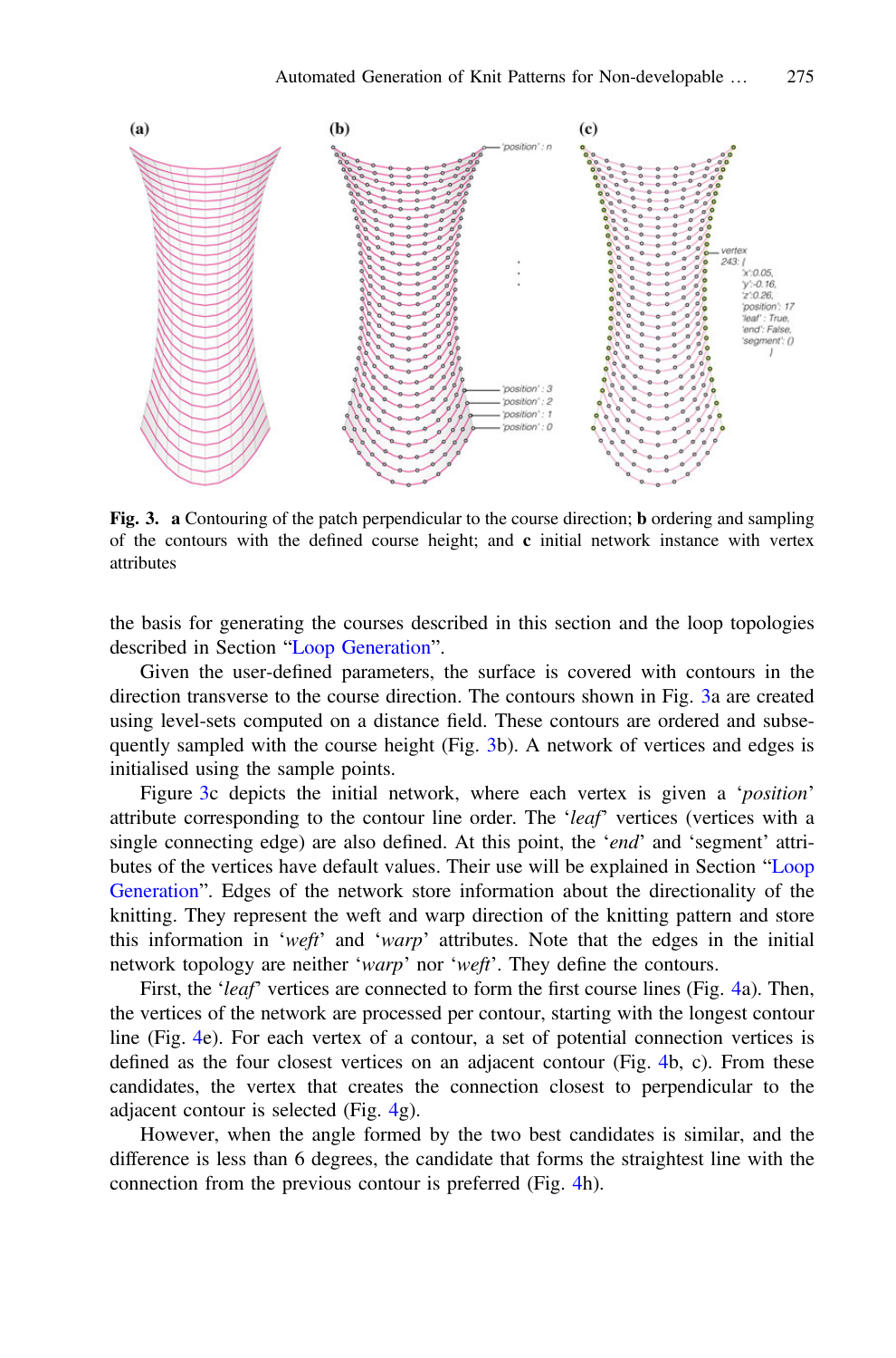<span id="page-5-0"></span>

Fig. 4. a Connections added to all 'leaf' vertices; **b** set of connection candidates; c four closest connections in the set; d connection candidates for extreme curvature, based on 'position' attribute; e 'weft' connections for longest contour; f all 'weft' connections; g chosen connection based on minimum angle deviation from perpendicular to the current contour; h preferred connection out of similar candidates based on minimum angle change from previous 'weft' connection; and i resulting connections in 'weft' direction defining the courses, 'end' vertices, and first 'warp' connections

Note that the resulting 'weft' edge is only added, if the connecting vertex has less than four already existing connections, and if it is not already connected to another vertex of the current contour.

By restricting the search for connections to vertices on the adjacent contours the approach can be applied to geometries with extreme curvature. The 'position' attribute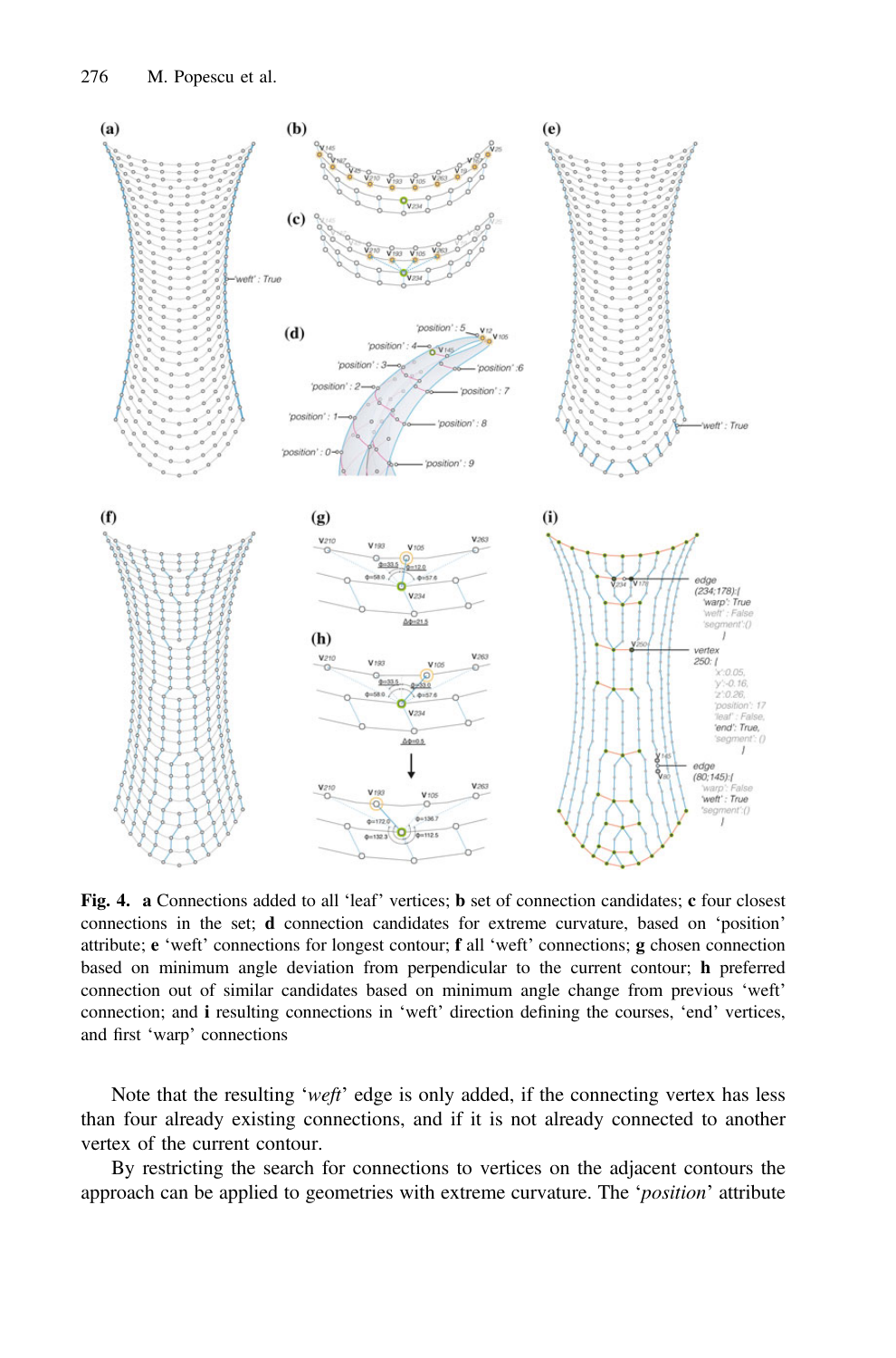<span id="page-6-0"></span>of the vertices ensures that vertices that may be geometrically close but not part of the adjacent contour are ignored (Fig. [4d](#page-5-0)). The resulting network is shown in Fig. [4](#page-5-0)f.

In a second pass, all vertices with fewer than four connections are revisited and connected to the closest to perpendicular target in the direction in which no 'weft' connection exists.

Finally, all vertices with more than four connections, their immediate neighbours over a non 'weft' edge, and ones on the first and last contour are marked as 'end'. The non 'weft' edges connecting two 'end' vertices are marked as 'warp' (Fig. [4](#page-5-0)i).

We include a pseudocode (Listing 13) snippet for generating 'weft' connections, propagating from the starting position to the last position. The same logic is used to propagate the connections in opposite direction such that connections are created in both directions starting from the longest contour.

```
if start position < last position:
current position = start position + 1
while current position < last position:
  initial vertex list = [all vertices on current position]
  for vertex in initial vertex list:
    target position = current position + 1
    if number of vertex neighbours > 2:
      possible connections = [closest neighbours on target position]
      most perpendicular = [ordered angles possible connections]
      if (most perpendicular[0] - most perpendicular[1]) < 6:
        connect (vertex, least_angle_change_connection)
      else:
        connect (vertex, most perpendicular connection)
  current position = current position + 1
  next vertex list = [all vertices on current position
  for vertex in next_vertex_list:
    if current position != last position:
      if number of vertex neighbours < 3:
        possible connections = [closest neighbours on target position]
        connect (vertex, most perpendicular connection)
```
Listing 1. Pseudocode for generating 'weft' connections starting from the longest contour and propagating towards the last contour

#### Loop Generation

In this step, the courses, represented by all 'weft' connections, are sampled with the loop width.

Before the final topology of the network can be created, a mapping network is initialised that keeps track of the connected '*end*' vertices (Fig. [5a](#page-7-0)). The network is created by finding all the 'weft' edge chains between two 'end' vertices. These 'weft'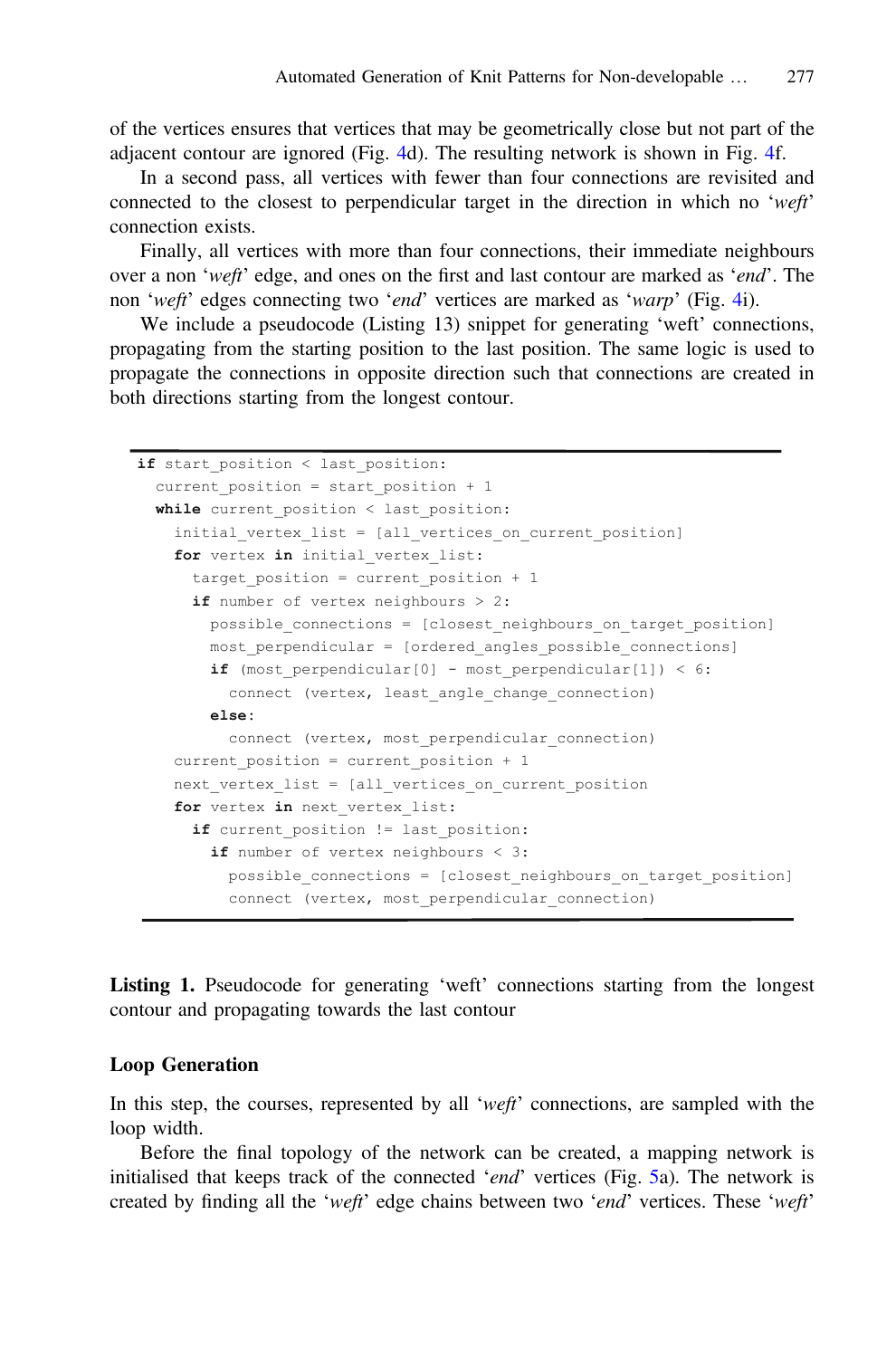<span id="page-7-0"></span>

Fig. 5. a Mapping network—topological representation of the courses within the network; b final network topology based on sampling with the loop width before the generation of 'warp' connections; and c final network representing the topology to be knit including short rows, increases and decreases

edge chains are sampled with the loop width. The resulting points constitute the final vertices of the network while the previous vertices and edges that are neither 'weft' nor 'warp' are discarded (Fig. 5b). These vertices are also given a 'segment' attribute, which identifies their position between two 'end' vertices.

For the creation of all 'warp' edges the same logic is applied as with the creation of the 'weft' edges. The difference being that the restricted cloud to search for possible connections is now determined by the mapping network topology instead of the 'position' along a contour.

Figure 5c shows the final knit topology consisting of 'warp' and 'weft' edges. Each face of the network represents a loop. In 'weft' direction, the triangular exceptions represent the start or end of a short-row, while the same exceptions in 'warp' direction represent the increase or decrease in the number of loops within the next course.

#### 2D Knitting Pattern Generation

For the translation of the topology to a 2D knitting pattern, a dual network is created where each vertex represents one loop and the edges retain the 'weft' and 'warp' directionality. Knowing the connectivity of the vertices through the edges, the topology can now be drawn as a pattern where every loop is represented by a square. Figure [6](#page-8-0)a shows the pattern representation resulting from the approach presented in this section. Figure [6b](#page-8-0) shows what the knitting pattern typically looks like in machine knitting software. Each square/pixel also represents a loop. The colour of the square gives additional information about machining operations such as transferring loops and inactivating needles (e.g. decreases), adding needles (e.g. increases), which bed the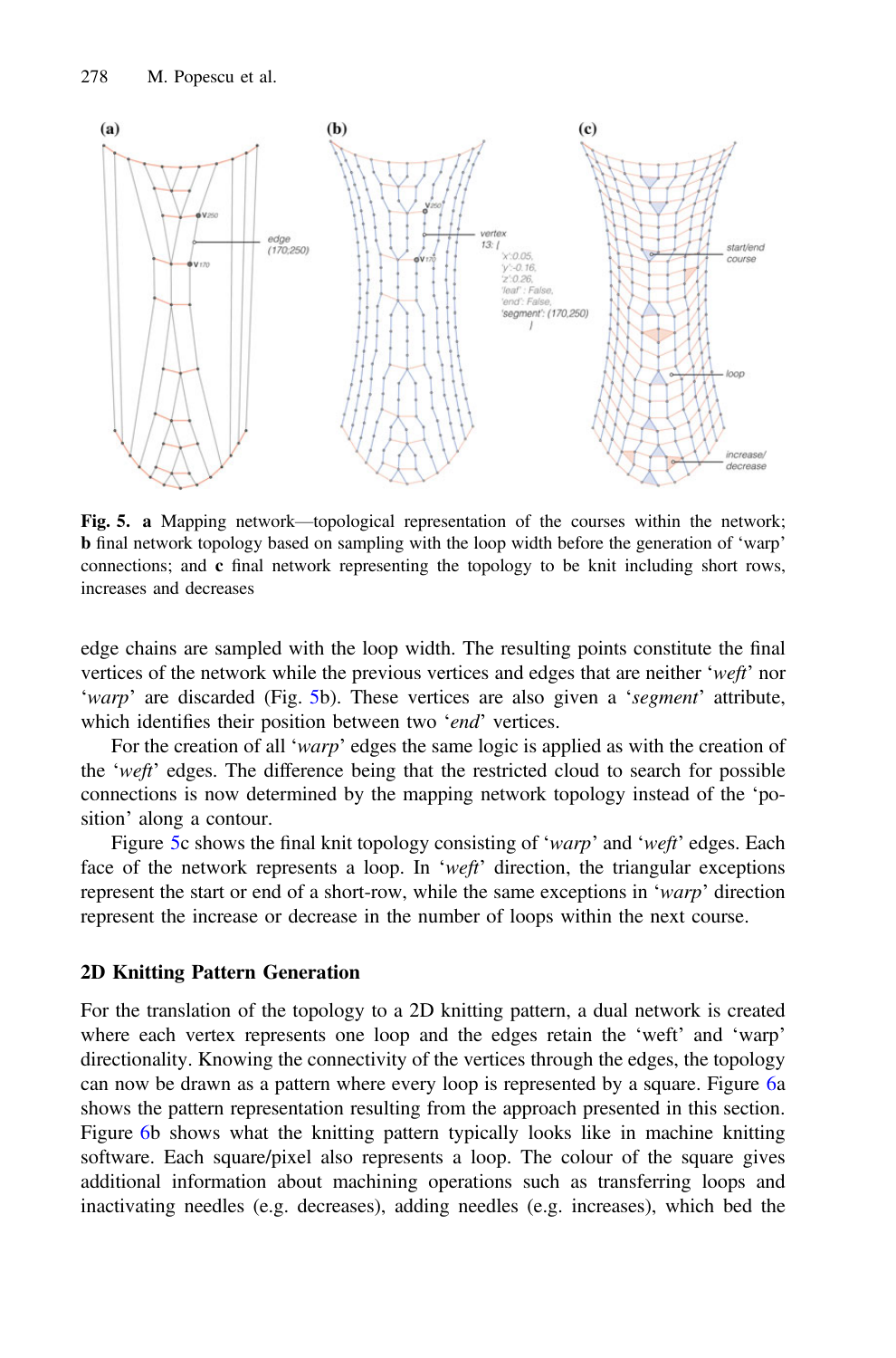<span id="page-8-0"></span>

Fig. 6. a Resulting 2D pattern; b knitting pattern within SDS-one knitting machine software; c resulting knitting pattern showing the necessary transformations for knitting software; d resulting knitting pattern as represented in knitting software

needle is on etc. Figure 6c, d show the transformations applied to the pattern when translated to a knitting machine software specific pattern.

## **Results**

The approach is tested on a series of knitted prototypes using various 3D input geometries, ranging from simple primitives to freeform surfaces. The results demonstrate that by using the presented approach, an even distribution of stitches and 3D fit of the textile can be achieved.

Reaching an accurate result is highly dependent on using accurate loop dimensions (width and height). The geometry of loops is dependent on a series of machining factors (tension settings, gauge etc.) and on the type of yarn used. With this in mind, calibration of the model can be done by determining the accurate loop dimensions through testing of plain knit samples of material.

### Quarter Sphere

Primitives such as spheres and tubes are examples of non-developable surfaces for which patterns are available in most knitting software. Spherical shapes are usually described as patterns with a series of short-rows with repeating elliptical shapes. Figure [7](#page-9-0) shows this approach as described by De Araujo et al. ([2011\)](#page-13-0).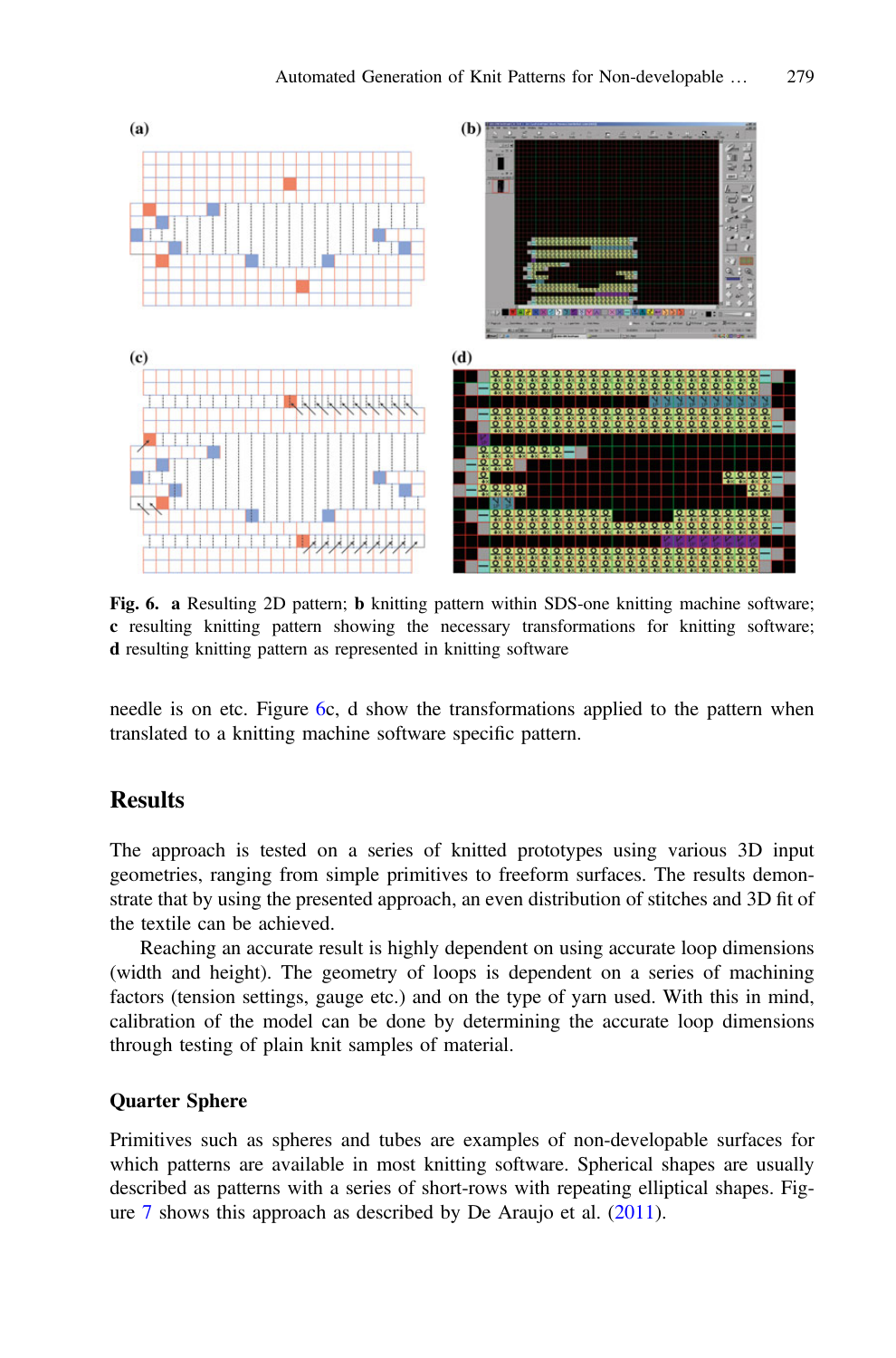<span id="page-9-0"></span>

Fig. 7. Knitting approach for spherical form, after De Araujo et al. [\(2011](#page-13-0), pp. 137–170): a theoretical 3D form; and b repeating knitting pattern



Fig. 8. Knitting pattern for a quarter sphere: a generated courses on the quarter sphere; and **b** 2D knitting pattern schematic

Figure 8 shows the results of the presented method applied to a quarter sphere. A large number of short-rows is necessary for creating this geometry. Noticeable is the symmetry and periodicity of the resulting pattern, which is comparable to rationalised patterns in known examples.

#### Four-Valent Node

This subsection presents the approach applied to a non-developable geometry of a four-valent node. This geometry is one for which knitting patterns as primitives do not readily exist. As the chosen geometry is more complex, all of the steps described in Section "[Methods](#page-2-0)" are followed.

Figure [9a](#page-10-0) shows the initial patching of the geometry for the creation of the knitting pattern while Fig. [9b](#page-10-0) shows the patches that were knit as a single piece.

Figure [10a](#page-10-0) gives an overview of the resulting generated pattern, highlighting, in red, the short-rows used for the shaping of the geometry. Figure [10](#page-10-0)b shows the schematic course-by-course pattern to be knit for a piece of the node.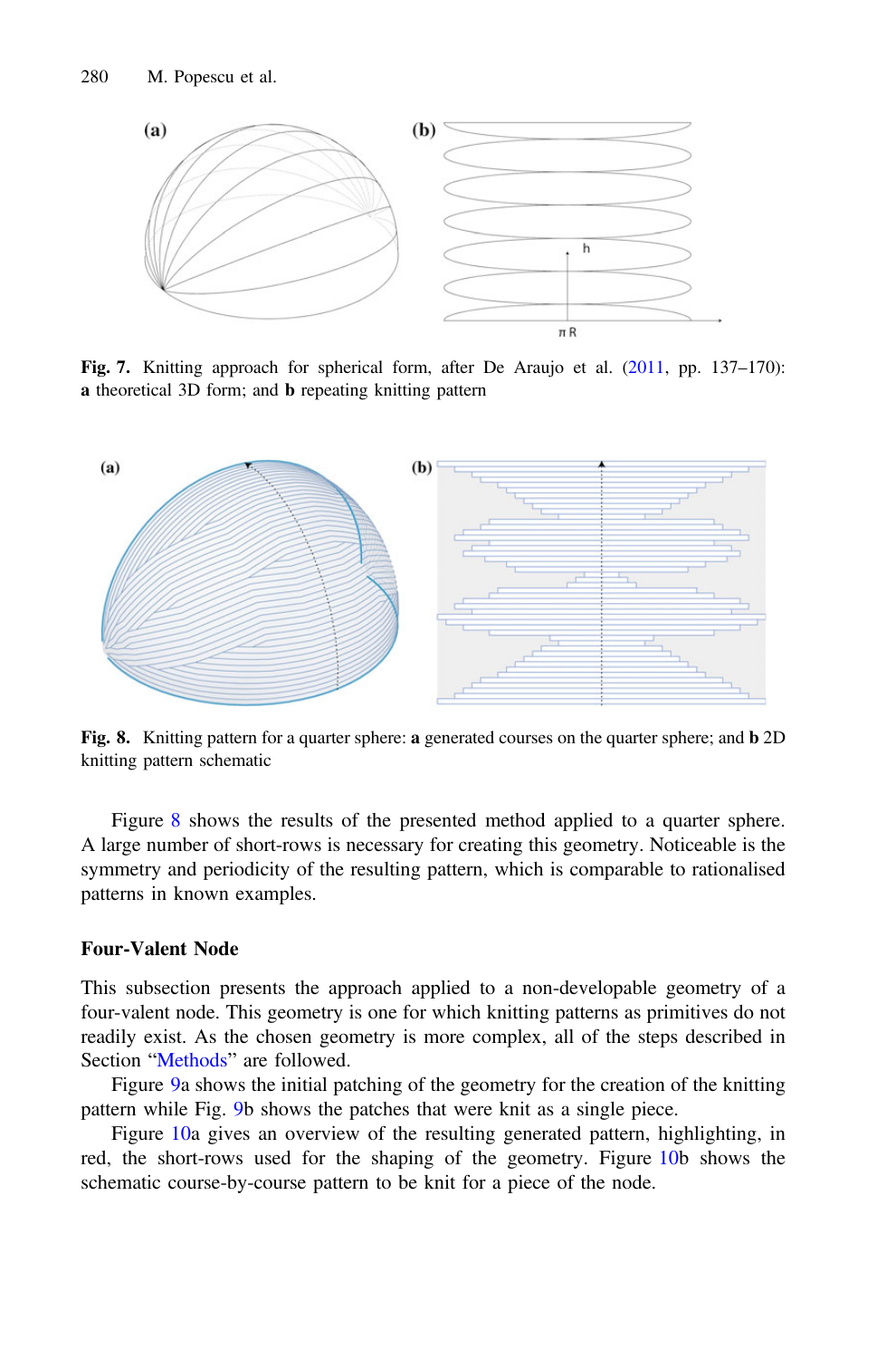<span id="page-10-0"></span>

Fig. 9. a Patching of the surface for pattern generation; and **b** patches knit in one piece



Fig. 10. a Courses for the four-directional minimal surface; and **b** knitting pattern for right branch  $(box)$  of the minimal surface

Figure [11](#page-11-0) shows the resulting knit geometry using the generated pattern and highlights the short rows as they appear in the knit piece. Figure [12](#page-11-0) shows the geometry as model, generated knit pattern and physical knit piece. Note that the knitted piece is tensioned into shape, which creates a discrepancy between the modelled shape and the knit shape as the modelled shape is patterned without taking into account a tensioned situation.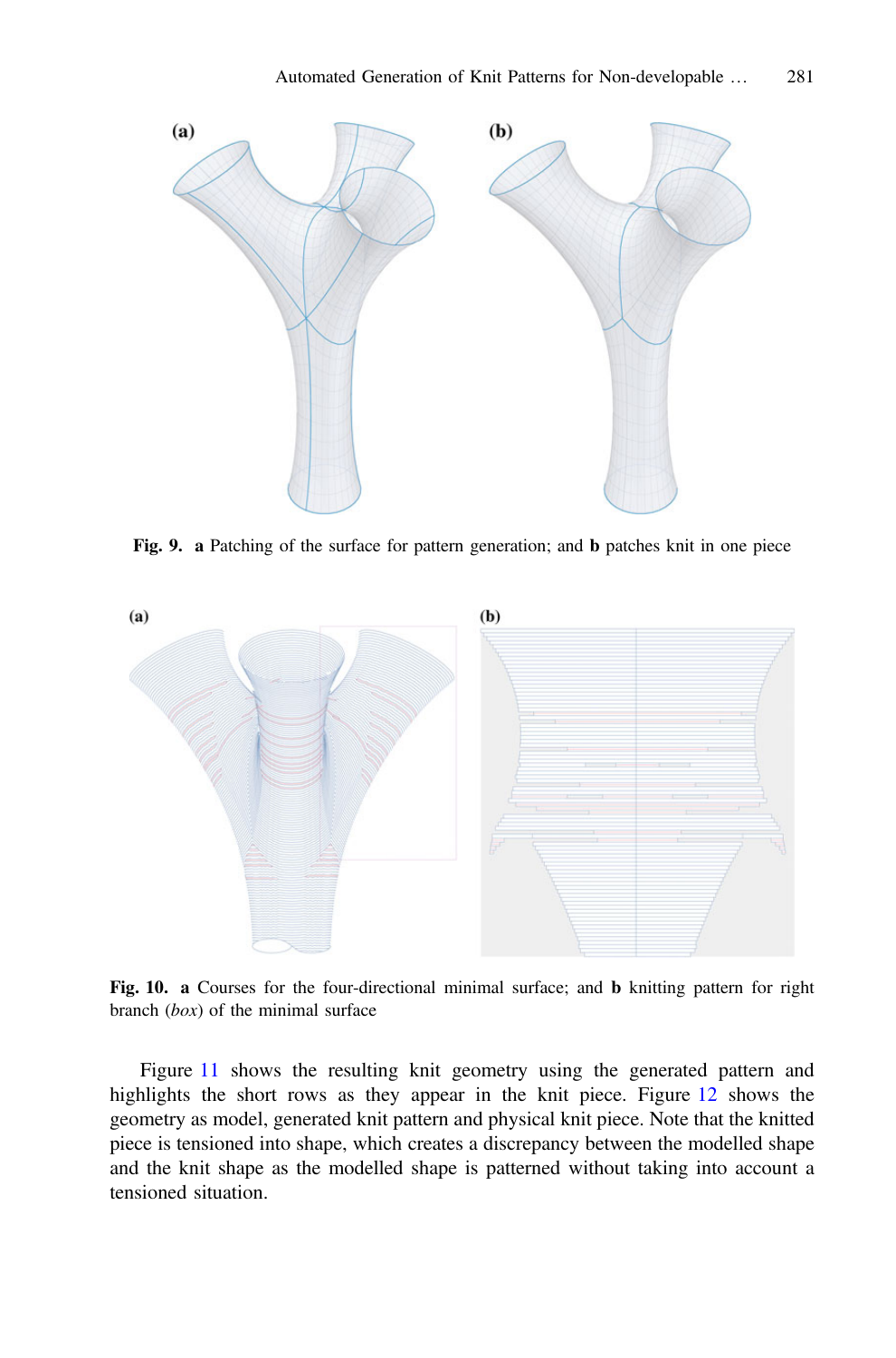<span id="page-11-0"></span>

Fig. 11. a Physical prototype of minimal surface knit using the resulting knitting pattern; **b** short row features on knit prototype colourised for illustrative purposes



Fig. 12. a 3D geometry to be knit; b generated knit pattern on 3D geometry; c knitted and tensioned geometry

# Discussion and Outlook

The presented approach produces knitting patterns from a given 3D geometry with accurate placement of short-rows and loops such that the input geometry can be created. The accuracy of the model in comparison to the real object is highly dependent on accurate measurements of loop geometry, which are directly correlated to the knitting machine parameters. Knowing these parameters, a good draping of the model with minimal loop distortion is achieved. Currently, all results are based on uniform loop parameters over the entire geometry. While it is possible to define varying loop dimensions and alignment for the separate (sub-)patches, loop variation is not possible within a single (sub-)patch.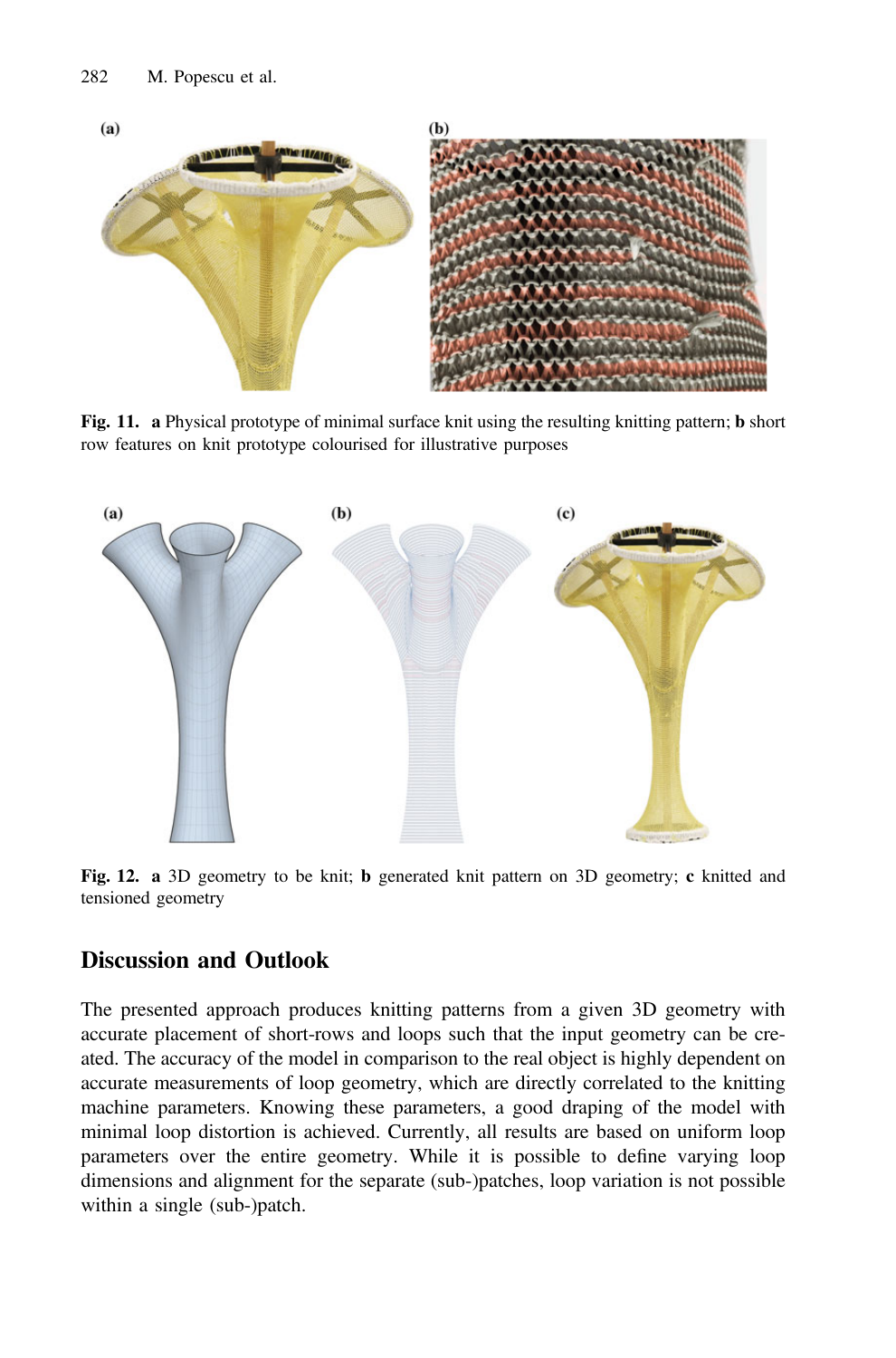<span id="page-12-0"></span>Future developments will target the creation of more varied patterns with an eye on adjusting pattern densities and alignment to specified parameters and desired directions such as stress fields. The patching of the geometry plays an important role in being able to achieve the desired variations. Possible strategies for automated and optimised patching of a given geometry will be investigated in the future.

Furthermore, considering a tensioned fabric system (Fig. [11](#page-11-0)), the modelled/patterned geometry and tensioned result differ greatly. If the approach is to be applied to such systems, the inverse problem of computing an initial state given a known target tensioned state needs to be addressed.

On the fabrication side, the approach produces patterns that are in accordance to knitting machine functioning. However, transferring these patterns to the code needed for CNC knitting machines to operate is still a manual process. Specific machining instructions (carriage speed, yarn feeder position) are not part of the generated 2D patterns and need to be input in the knitting machine software. Presently, experiments have been done with ShimaSeiki's SDS-ONE (ShimaSeiki [2017](#page-13-0)) and will be further developed to create a more streamlined process.

When considering the machining process, further constraints need to be implemented on the pattern generation. For example, for the creation of short rows, needles on the machine are inactivated from one course to another. Depending on the mechanical possibilities of each machine, the recommended maximum number of needles that can be skipped, from a course to another, may be limited. Fabrication constraints such as these will be implemented in the pattern generation.

Acknowledgements. This research is supported by the NCCR Digital Fabrication, funded by the Swiss National Science Foundation. (NCCR Digital Fabrication Agreement#51NF40-141853). Machine knitting experiments and investigation into knitting machine and knitting software working has been done in collaboration with the Institute for Textile Machinery and High Performance Materials at the Technical University of Dresden.

### References

- Abounaim, M.D., Hoffmann, G., Diestel, O., Cherif, C.: Development of flat knitted spacer fabrics for composites using hybrid yarns and investigation of two-dimensional mechanical properties. Text. Res. J. 79(7), 596–610 (2009)
- Aboumain, Md.: Process development for the manufacturing of flat knitted innovative 3D spacer fabrics for high performance composite applications. PhD dissertation, Technical University of Dresden (2010)
- Ahlquist, S.: Integrating differentiated knit logics and pre-stress in textile hybrid structures. In: Design Modelling Symposium: Modelling Behaviour, pp. 101–111 (2015)
- Ahlquist, S.: Social sensory architectures: articulating textile hybrid structures for multi-sensory responsiveness and collaborative play. In: ACADIA 2015: computational ecologies, pp. 262– 273 (2015)
- Brennan, J., Walker, P., Pedreschi, R., Ansell, M.: The potential of advanced textiles for fabric formwork. Proc. ICE Constr. Mater. 166(4), 229–237 (2013)